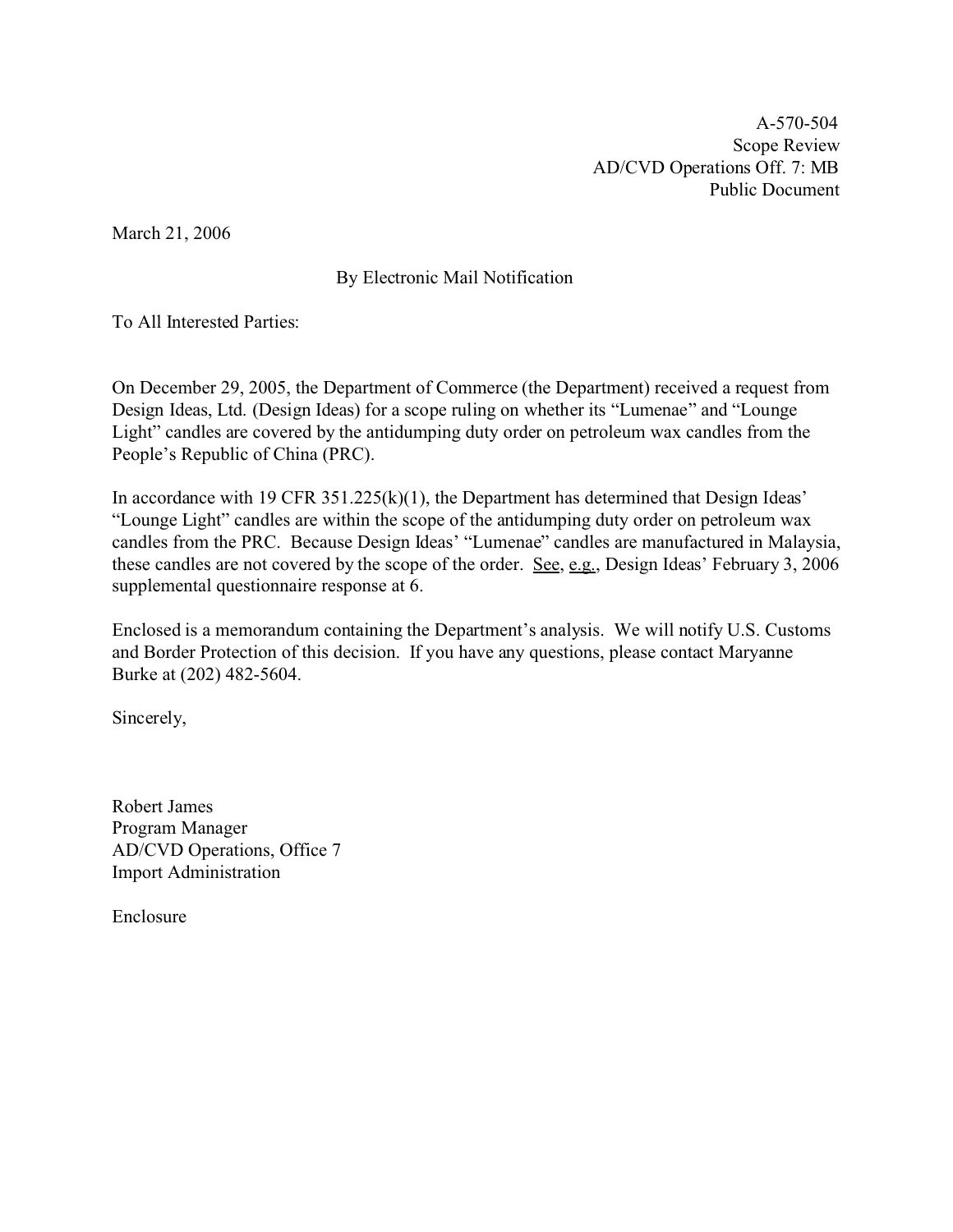A-570-504 Scope Review AD/CVD Operations Off. 7: MB Public Document

| <b>MEMORANDUM FOR:</b> | Stephen J. Claeys<br>Deputy Assistant Secretary<br>for Import Administration                                                                  |
|------------------------|-----------------------------------------------------------------------------------------------------------------------------------------------|
| FROM:                  | Richard O. Weible<br>Office Director<br>AD/CVD Operations, Office 7                                                                           |
| <b>SUBJECT:</b>        | Final Scope Ruling: Antidumping Duty Order on Petroleum Wax<br>Candles From the People's Republic of China (A-570-504);<br>Design Ideas, Ltd. |

#### **Summary**

On December 29, 2005, the Department of Commerce (the Department) received a request from Design Ideas Ltd. (Design Ideas) for a scope ruling to determine whether its "Lumenae" and "Lounge Light" candles are included within the scope of the antidumping duty order on petroleum wax candles from the People's Republic of China (PRC). See Antidumping Duty Order: Petroleum Wax Candles from the People's Republic of China, 51 FR 30686 (August 28, 1986) (Order). In accordance with 19 CFR 351.225(k)(1), the Department finds that Design Ideas' "Lounge Light" candles are within the scope of the order.<sup>1</sup> Because Design Ideas' "Lumenae" candles are manufactured in Malaysia, these candles are not covered by the scope of the order. See, e.g., Design Ideas' February 3, 2006 supplemental questionnaire response at 6.

#### **Background**

On December 29, 2005, the Department received a letter from Design Ideas requesting a scope ruling on its "Lumenae" and "Lounge Light" candles. On January 9, 2006, the Department requested additional information from Design Ideas and issued a questionnaire addressing certain deficiencies in its original scope ruling request. On January 23, 2006, Design Ideas responded to our questionnaire. On January 27, 2006, the Department issued a supplemental questionnaire to Design Ideas for further clarification of its scope request. The National Candle Association (the

 $<sup>1</sup>$  The Department has developed an internet website that allows interested parties to access prior scope</sup> determinations regarding the order. This website lists all scope determinations from 1991 to the present. It can be accessed at [http://ia.ita.doc.gov/download/candles-prc-scope/index,](http://ia.ita.doc.gov/download/candles-prc-scope/,) and will be updated periodically to include newly issued scope determinations.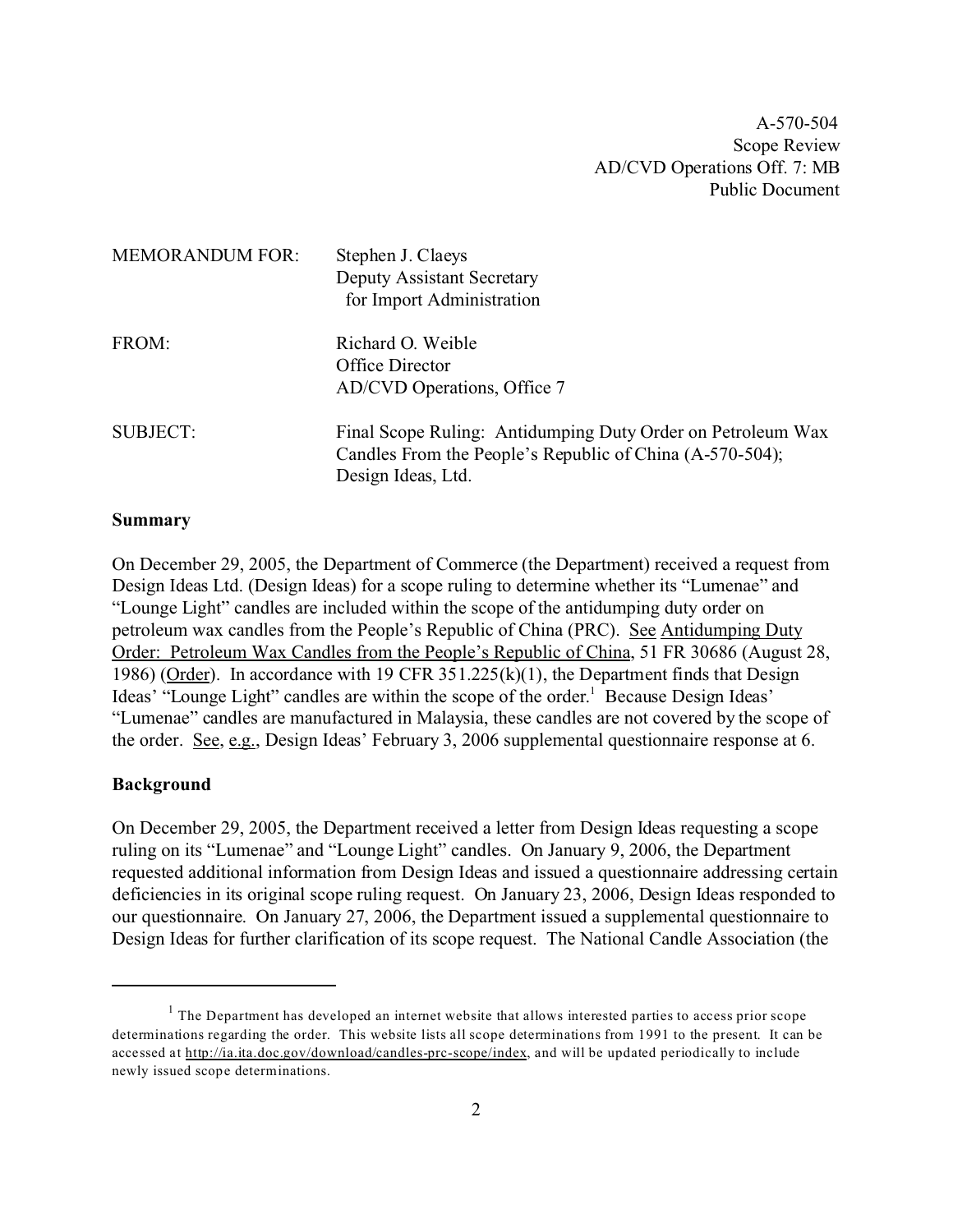NCA), petitioner and interested party in this proceeding, filed initial comments on February 1, 2006 with respect to Design Ideas' scope request and submitted supplemental comments on February 2, 2006. On February 3, 2006, the Department received Design Ideas' response to its supplemental questionnaire. Then, on February 9, 2006, the NCA submitted corrections to the information cited in its February 2, 2006 submission. Finally, on February 13, 2006, Design Ideas filed rebuttal comments to the NCA's February 1, and 2, 2006 submissions.

### **Design Ideas' Scope Request**

### **a. Product Descriptions**

The "Lumenae" and "Lounge Light" are pillar candles made of unscented petroleum wax with fiber wicks. Design Ideas indicates that both of these candles possess a hollowed-out base to hold a flame-proof molded plastic dome. This dome houses a battery operated light emitting diode (LED). The LED mechanism consists of an LED, battery and rubber gasket. Design Ideas explains the rubber gasket is placed around the battery allowing it to fit inside the plastic dome at the base of the candle (the gasket fits approximately one third of the way up from the bottom of the candles). According to Design Ideas, when the LED is turned on, different colored light is emitted through the wax. The LED diffuses seven colors (red, orange, yellow, green, blue, purple and pink). The fiber wick is positioned about 15 millimeters from the top of the flameproof plastic dome and is intended to extinguish safely before reaching the plastic dome.

Design Ideas maintains the "Lumenae" and "Lounge Light" are similar candles with only minor differences between them, the foremost being the type of battery used in the LED mechanism. The "Lumenae" candle uses a 9 volt battery, while the "Lounge Light" candle uses a 4.5 volt battery. However, other differences also include the size of the product and the shape of the gasket and circuitry. Design Ideas argues that both products operate identically and share the same general production process. Given these minor differences, Design Ideas, in its scope request, refers to both products as "Lumenae." However, Design Ideas' January 23, 2006 questionnaire response states the "Lumenae" candles are produced in Malaysia, while the "Lounge Light" candle is produced and exported from China. For purposes of the Department's ruling, therefore, we focus our discussion on the "Lounge Light" because candles from Malaysia are not included in the scope of the order.

There are two models of the "Lounge Light" candle, both of which comprise ivory-colored wax. The LL-3001S model measures 2.75" in diameter and 5" in height. The second model is the LL-3011T, which measures 2.75" in diameter and 6.75" in height.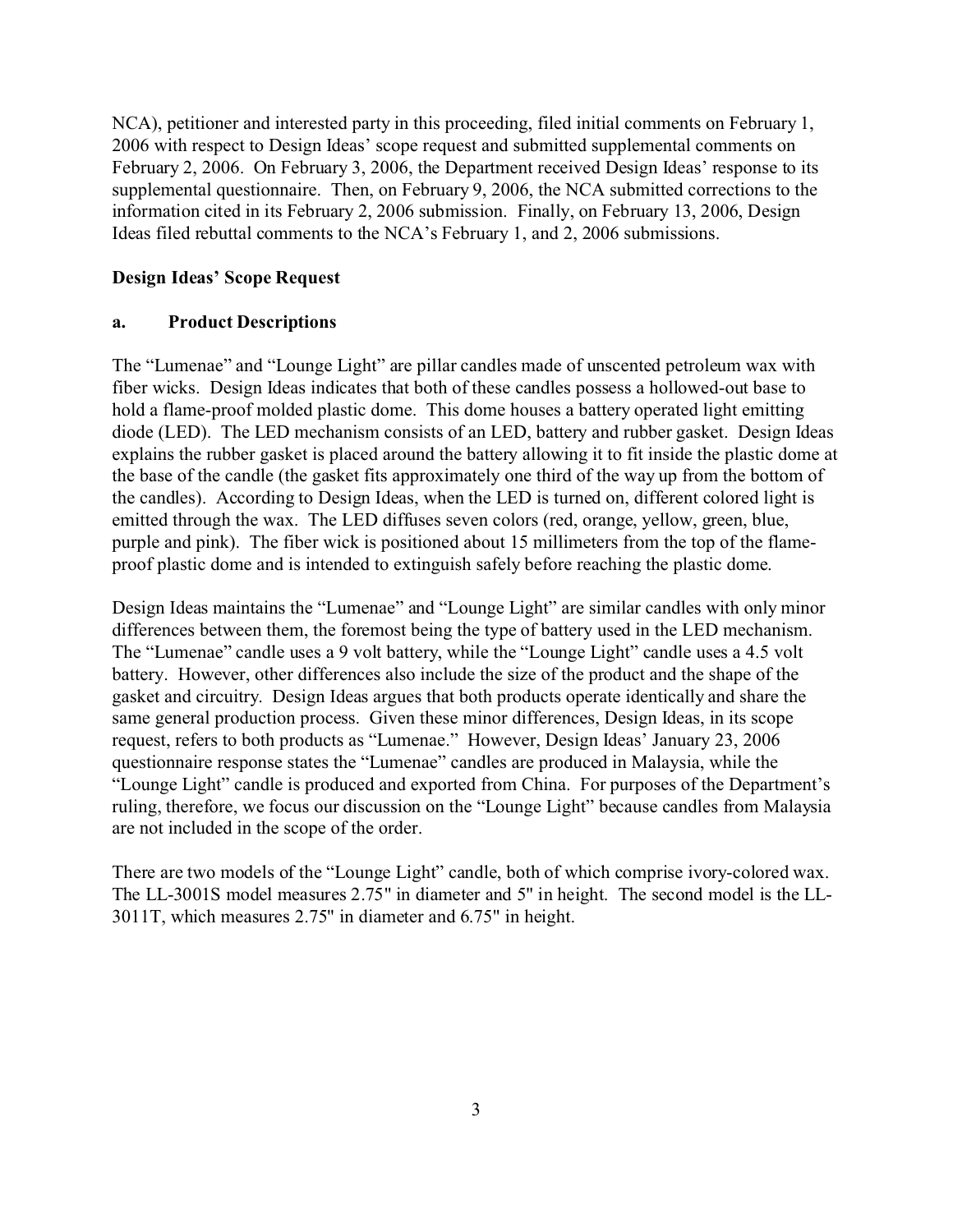### **b. Scope Request**

Design Ideas argues that its "Lounge Light" candle qualifies for exclusion from the scope of the order pursuant to Diversified Products Corp. v. United States, 572 F. Supp. 883 (1983), later codified at 19 CFR 351.225(k)(2). Design Ideas maintains the written description of the scope of the order is not dispositive, and the Department cannot determine whether the "Lounge Light" candle is within the scope of the order based solely upon the description of the merchandise contained in the petition, the initial investigation, and prior determinations and scope rulings of the Department and the U.S. International Trade Commission (ITC). Design Ideas argues that despite the fact that its candle is pillar shaped, the distinctive characteristics of the "Lounge Light," its domed shaped recess and the LED feature, distinguish the candle from candles subject to the scope of the order, as these features are not listed in the order. Design Ideas also maintains its candle should not be considered part of the same "like product" examined by the ITC during its original injury determination. While the "Lounge Light" has the appearance of traditional wax candles, Design Ideas insists its essential characteristic is the wax material which serves as a medium for the diffusion of the LED light.<sup>2</sup>

Design Ideas makes additional comments concerning the non-inclusion of its candles pursuant to 19 CFR 351.225(k)(2).

## **National Candle Association Comments**

The NCA objects to the exclusion of the "Lounge Light" candle from the order. The NCA retraces the history of this antidumping order and the import surges and resultant injury suffered by domestic manufacturers which prompted the original September 1985 antidumping petition. The NCA contends that the antidumping statute and antidumping duty orders are remedial in nature and exceptions to them should be construed as narrowly as possible to preserve the efficacy of the order. The NCA cites the ITC decision explaining the notion of "like product":

the requirement that a product be "like" the imported article should not be interpreted in such a narrow fashion as to permit minor differences in physical characteristics or uses to lead to the conclusion that the product and article are not "like" each other. . . the Commission has consistently defined "like product" as one having the same intrinsic qualitites and essential characteristics and uses as the subject imports. Candles from the PRC (Final) (ITC Report) USITC Pub. 1888 (August 1986) at 4.

The NCA argues that all of Design Ideas' candles are petroleum wax candles which have fibercored wicks and all are pillars which is a shape listed by name in the language of the order's scope. The NCA concludes that these candles are subject to the order. The NCA adds that these candles are not in the shape of identifiable objects, and they are not designed for use only in connection with a particular holiday season and, as a result, they fall within the scope of the

<sup>&</sup>lt;sup>2</sup> See Design Ideas' Scope Request at 10.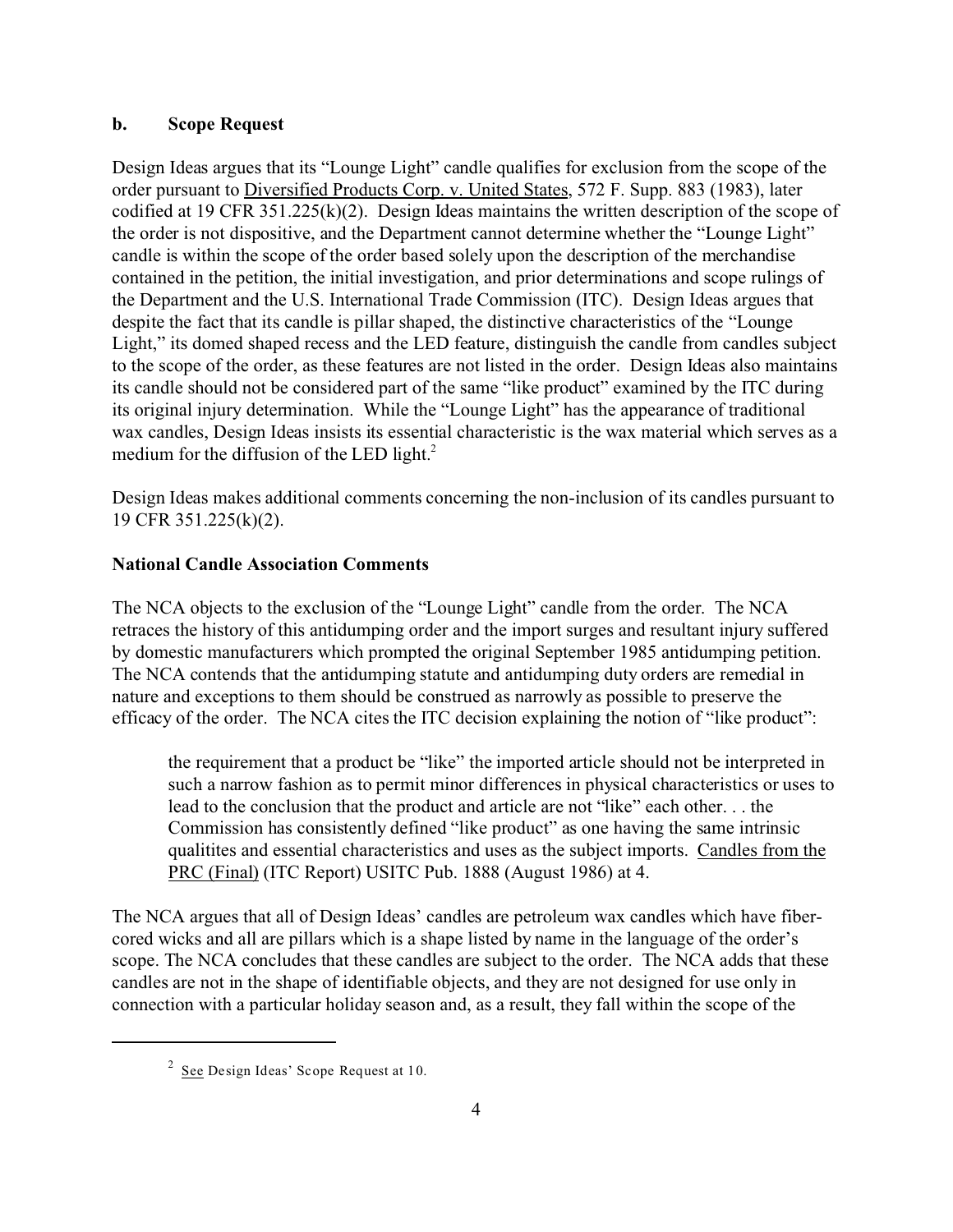order.

The NCA states that in analyzing a scope request, the Department first determines whether the candle is made of petroleum wax and has a fiber- or paper-cored wick. The NCA maintains that the Department then determines whether the candle falls within those shapes listed in the scope of the order. Since Design Ideas admits its candle is "pillar" in its scope request,<sup>3</sup> and in its response to the Department's supplemental questionnaire, the NCA insists these candles are therefore within the scope of the order.

The NCA argues that Design Ideas' request is merely an attempt to evade or circumvent the order which, NCA insists, is vital to the survival of the U.S. candle industry. The NCA maintains that Design Ideas is asking the Department to narrow the scope of the order so it excludes everyday candles, and notes the Department does not have the legal authority to narrow the scope of the order. The NCA also makes arguments addressing why Design Ideas' "Lounge Light" candles should not be excluded from the scope of the order pursuant to 19 CFR 351.225(k)(2).

#### **Design Ideas' Rebuttal Comments**

In its February 13, 2006 rebuttal comments, Design Ideas insists that analysis subject to 19 CFR 351.225(k)(2) is appropriate. Design Ideas maintains that although the "Lounge Light" candle is a pillar shaped petroleum wax candle with a fiber wick, the fundamental and distinguishing feature of its product, its transmission and diffusion of the LED light, is what sets the "Lounge Light" apart from candles subject to the order.

Design Ideas argues that based on its unique LED feature, the "Lounge Light" candle also should not be considered as part of the same "like product" as the petroleum wax candles subject to the order. Design Ideas disagrees with the NCA's statements that there have been previous determinations on similar products, namely "San Francisco Candle Co." and "Abrim."<sup>4</sup> Design Ideas contends that the San Francisco Candle Company's "Moonlite" and "Candylite" candles were found to be included within the scope of the order because they were candles which did not have physical characteristics which differed significantly from other petroleum wax candles. In fact, Design Ideas states that San Francisco Candle Company's "Moonlite" and "Candylite" candles were double-layered candles made of petroleum wax mixed with different pigments, which produced colored wax sheets. Design Ideas argues when the wick from these candles was lit, the candle glowed from top to bottom, thus demonstrating the fact that it was the burning wick which served as the actual light source.

<sup>&</sup>lt;sup>3</sup> See Design Ideas Scope Request at 9.

<sup>&</sup>lt;sup>4</sup> See "Final Scope Ruling: Antidumping Duty Order on Petroleum Wax Candles from the PRC (A-570-504); Request by San Francisco Candle Company" (November 5, 1991) ("San Francisco Candle Co.") and "Final Scope Ruling: Antidumping Duty Order on Petroleum Wax Candles from the PRC (A-570-504); Request by Abrim Enterprises, Inc." (January 19, 2005) ("Abrim").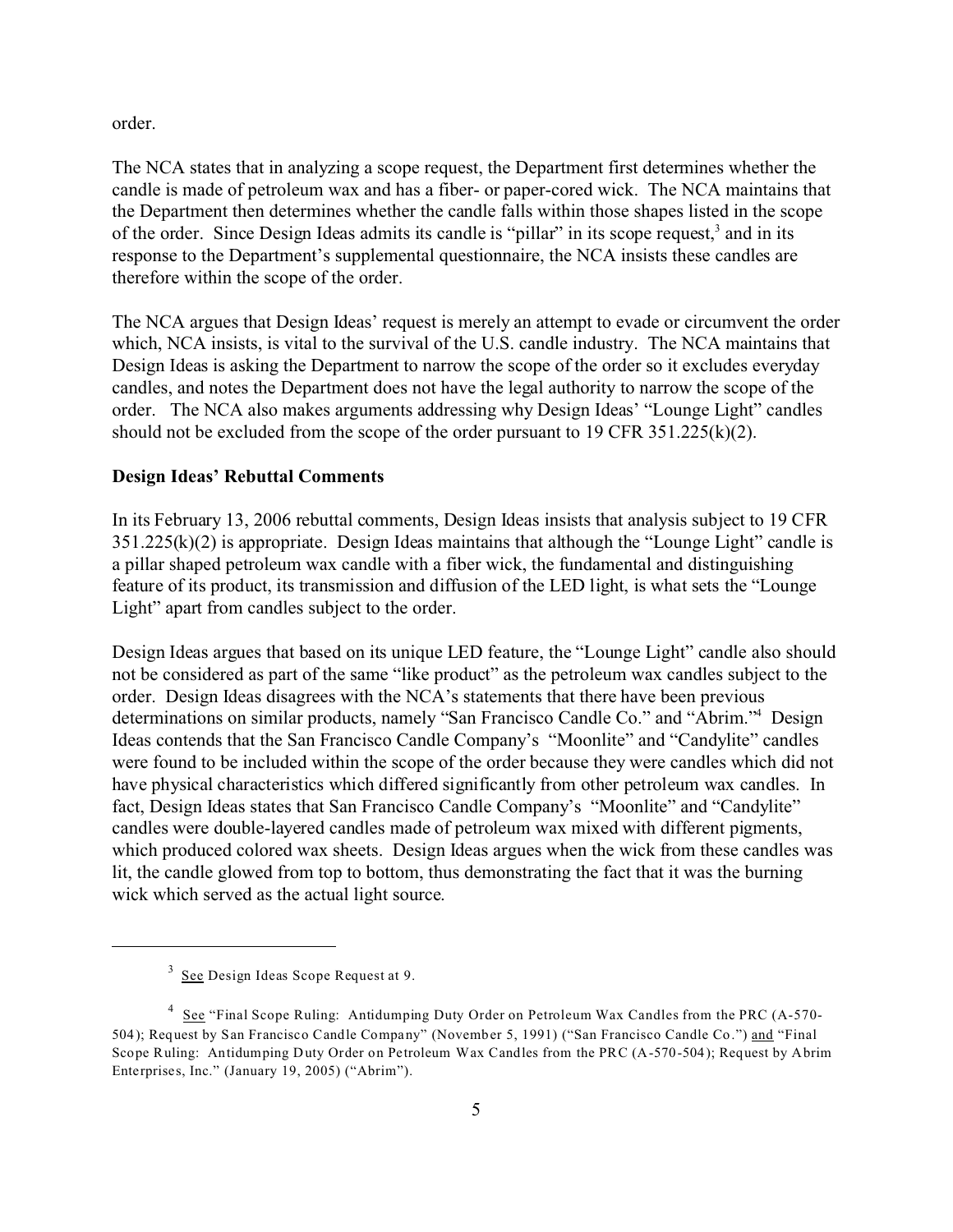Design Ideas also disputes the NCA's assertion that the "Lounge Light" candle is similar to "Rainbow Color-Changing Candles" in "Abrim" whereby ten of twelve candles were found subject to the order (two were not included within the scope of the order on the basis that they qualified under the novelty candle exclusion <sup>5</sup> because they were shaped as identifiable objects). Design Ideas contends that all of the "Rainbow Color-Changing Candles" cited in "Abrim" included an internal sensor powered by a lithium battery which caused the candles to change color when the wick was lit. Design Ideas also notes that the NCA did not explain in its rebuttal comments that the scope request submitted in "Abrim" only argued that those candles not be included within the scope of the order on the basis of the novelty candle exception (*i.e.*, in the shape of an identifiable object or a holiday-specific design), and never addressed the batteryoperated characteristic as set forth by Design Ideas. The company argues that its "Lounge Light" candle differs from the candles in both "San Francisco Co." and "Abrim" because of the LED which allows its candle to function and provide a decorative effect without the wick being lit.

#### **Legal Framework**

The regulations governing the Department's antidumping scope determinations are found at 19 CFR 351.225 (2005). On matters concerning the scope of an antidumping duty order, the Department first examines the descriptions of the merchandise contained in the petition, the initial investigation, and the determinations of the Secretary (including prior scope determinations) and the ITC. This determination may take place with or without a formal inquiry. If the Department determines that these descriptions are dispositive of the matter, the Department will issue a final scope ruling as to whether or not the subject merchandise is covered by the order. See 19 CFR  $351.225(k)(1)$ .

Conversely, where the descriptions of the merchandise are *not* dispositive, the Department will consider the five additional factors set forth at 19 CFR 351.225(k)(2). These criteria are: (1) the physical characteristics of the merchandise; (2) the expectations of the ultimate purchasers; (3) the ultimate use of the product; (4) the channels of trade in which the product is sold; and (5) the manner in which the product is advertised and displayed. The determination as to which

 $<sup>5</sup>$  In July 1987, in connection with a scope determination, the Department issued the following novelty</sup> candle exception to the U.S. Customs Service (now renamed U.S. Customs and Border Protection (CBP)), which stated:

The Department of Commerce has determined that certain novelty candles, such as Christmas novelty candles, are not within the scope of the antidumping duty order on petroleum-wax candles from the People's Republic of China (PRC). Christmas novelty candles are candles specially designed for use only in connection with the Christmas holiday season. This use is clearly indicated by Christmas scenes and symbols depicted in the candle design. Other novelty candles not within the scope of the order include candles having scenes or symbols of other occasions (*e.g.*, religious holidays or special events) depicted in their designs, figurine candles, and candles shaped in the form of identifiable objects (*e.g.*, animals or numerals). See CBP Notice.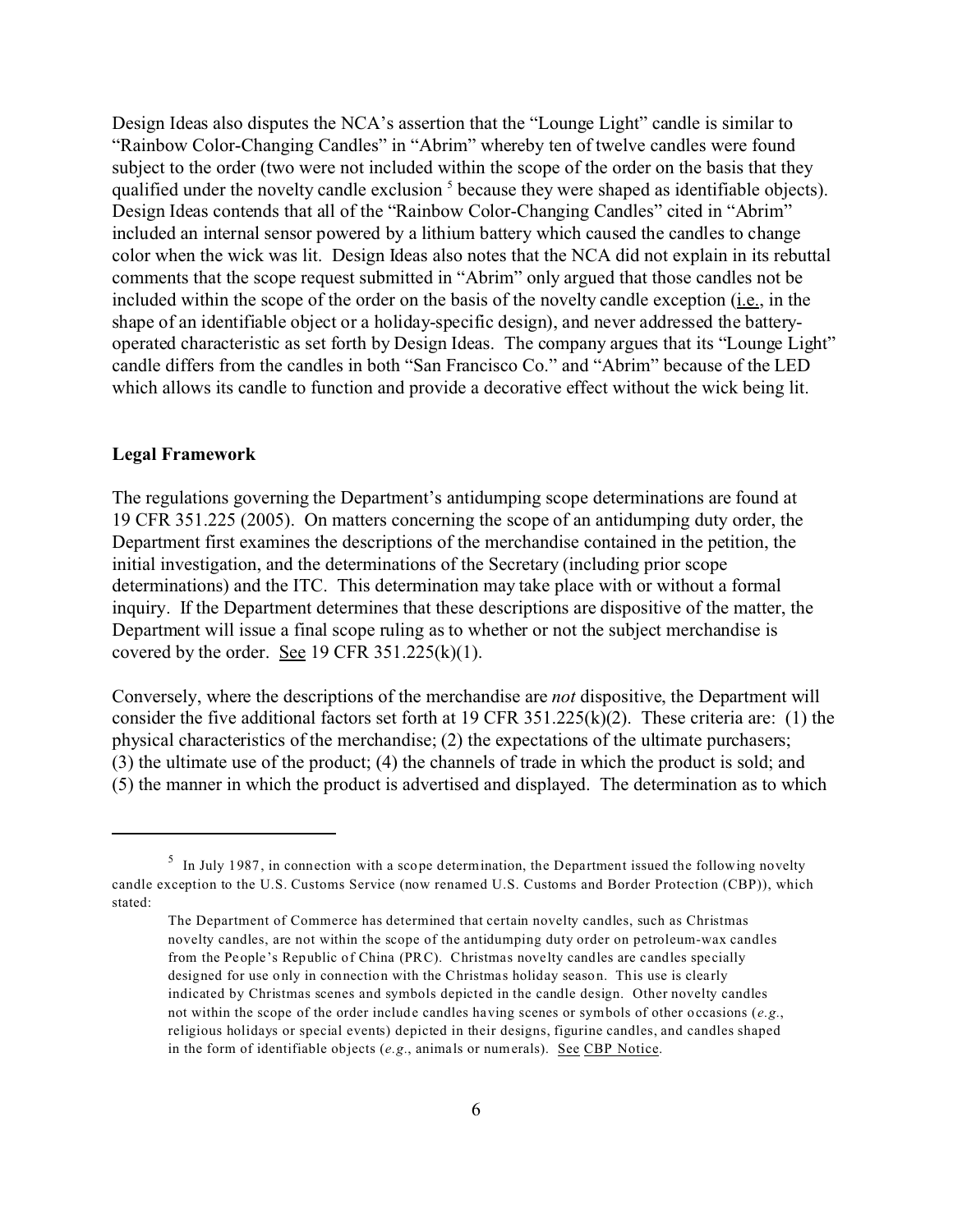analytical framework is most appropriate in any given scope inquiry is made on a case-by-case basis after consideration of all evidence before the Department.

In the instant case, the Department has evaluated Design Ideas request in accordance with 19 CFR 351.225(k)(1) and finds the descriptions of the products contained in the petition, the initial investigation, and the determinations of the Secretary (including prior scope determinations) and the ITC are dispositive with respect to Design Ideas' "Lounge Light" candles <sup>6</sup>. Therefore, for these candles, the Department finds it unnecessary to consider the additional factors set forth at 19 CFR 351.225(k)(2).

Documents and parts thereof from the underlying investigation that the Department deemed relevant to this scope ruling were made part of the record of this determination and are referenced herein. Documents that neither the Department nor the parties placed on the record do not constitute part of the administrative record for this scope determination.

In its petition of September 4, 1985, the NCA requested that the investigation cover:

[c]andles [which] are made from petroleum wax and contain fiber or papercored wicks. They are sold in the following shapes: tapers, spirals, and straight-sided dinner candles; rounds, columns, pillars; votives; and various wax-filled containers. These candles may be scented or unscented ... and are generally used by retail consumers in the home or yard for decorative or lighting purposes.

See Antidumping Petition (September 4, 1985), at 7.

The Department defined the scope of the investigation in its notice of initiation. This scope language carried forward without change through the preliminary and final determinations of sales at less than fair value and the eventual antidumping duty order:

[c]ertain scented or unscented petroleum wax candles made from petroleum wax and having fiber or paper-cored wicks. They are sold in the following shapes: tapers, spirals, and straight-sided dinner candles; rounds, columns, pillars, votives; and various wax-filled containers.

See Petroleum Wax Candles from the People's Republic of China: Initiation of Antidumping Duty Investigation, 50 FR 39743 (September 30, 1985); Petroleum Wax Candles from the People's Republic of China: Preliminary Determination of Sales at Less Than Fair Value, 51 FR 6016 (February 19, 1986); Petroleum Wax Candles from the People's Republic of China: Final Determination of Sales at Less Than Fair Value, 51 FR 25085 (July 10, 1986) (Final

 $^6$  Design Ideas' "Lumenae" candles are manufactured in Malaysia, and therefore are not covered by the scope of the order.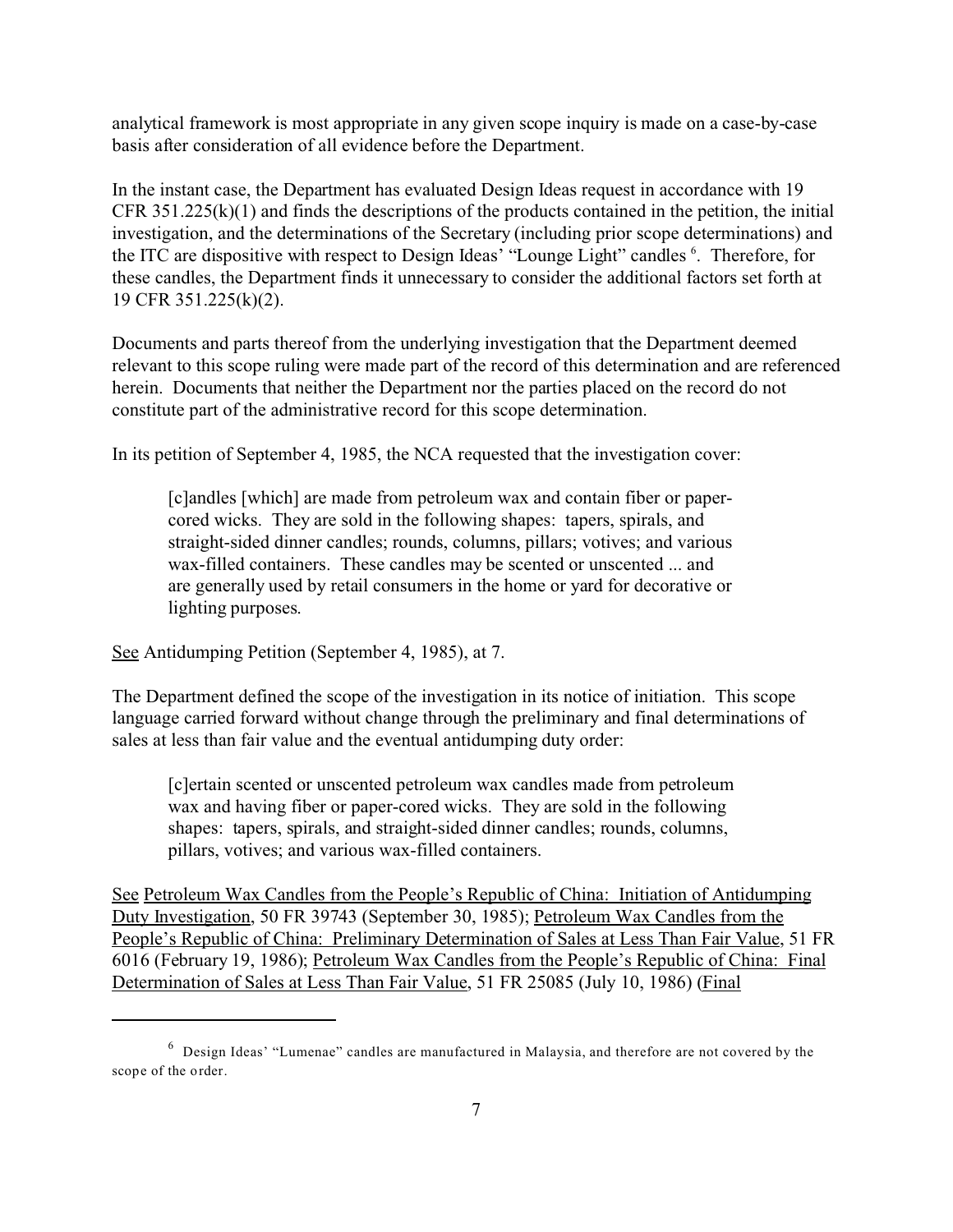#### Determination); and Order.

The ITC adopted a similar definition of the "like product" subject to its determinations, noting that the investigations did not include "birthday, birthday numeral and figurine type candles." See Candles from the People's Republic of China: Determination of the Commission in Investigation No. 731-TA-282 (Final), Publication 1888 (August 1986) at 4, note 5, and A-2 (ITC Determination).

### **Analysis of Design Ideas' Candle**

With respect to the instant scope request, the Department finds, for the reasons outlined below, that the "Lounge Light" candle in Design Ideas' request is included within the scope of the order. We have analyzed Design Ideas' request pursuant to 19 CFR 351.225(k)(1) because the descriptions of the merchandise contained in the petition, the initial investigation, and the determinations of the Secretary (including prior scope determinations) and the ITC are dispositive of this matter. Therefore, we find it unnecessary to consider additional factors  $(i.e.,$ the physical characteristics of the merchandise, the customer's ultimate use, expectations of the ultimate purchasers, channels of trade and manner in which they are advertised and displayed) set forth at 19 CFR  $351.225(k)(2)$  for purposes of this analysis.

# **"Lounge Light" (Model Nos. LL-3001S and LL-3011T)**

The "Lounge Light" is a pillar candle made of unscented petroleum wax and holds a fiber wick. The pillar shape is one specifically within the scope of the order. Thus, the "Lounge Light" is a type of candle included in the order. The language of the order includes tapers, spirals, straightsided dinner candles, rounds, columns, pillars, and votives and various wax-filled containers. Since a pillar is one of the shapes listed by name in the inclusive language of the order's scope, Design Ideas' "Lounge Light" candle is included within the explicit language of the scope.

We disagree with Design Ideas' argument that the unique features of the "Lounge Light" candle, namely the LED and battery mechanism, are sufficient to set these candles apart from traditional petroleum wax candles subject to the order. While the LED may add a commercially attractive feature to the pillar candle, we find that this product is, essentially, a petroleum wax candle, in the shape of a pillar, with a fiber wick; thus, Design Ideas' "Lounge Light" candle is on its face subject to the order. In no way does the added light-emitting utility alter the irreducible fact that these "Lounge Light" candles are "scented or unscented petroleum wax candles made from petroleum wax and having fiber or paper-cored wicks." See Order.

With respect to previous scope rulings of this order, the Department notes that in "San Francisco Candle Co." the candles at issue, the "Moonlite" and "Candylite," were included within the scope of the order on the basis that these candles contained petroleum wax with paper-cored wicks and were within shapes covered by the scope of the order. The Department did not find other distinguishing physical characteristics which changed the fact they were petroleum wax candles